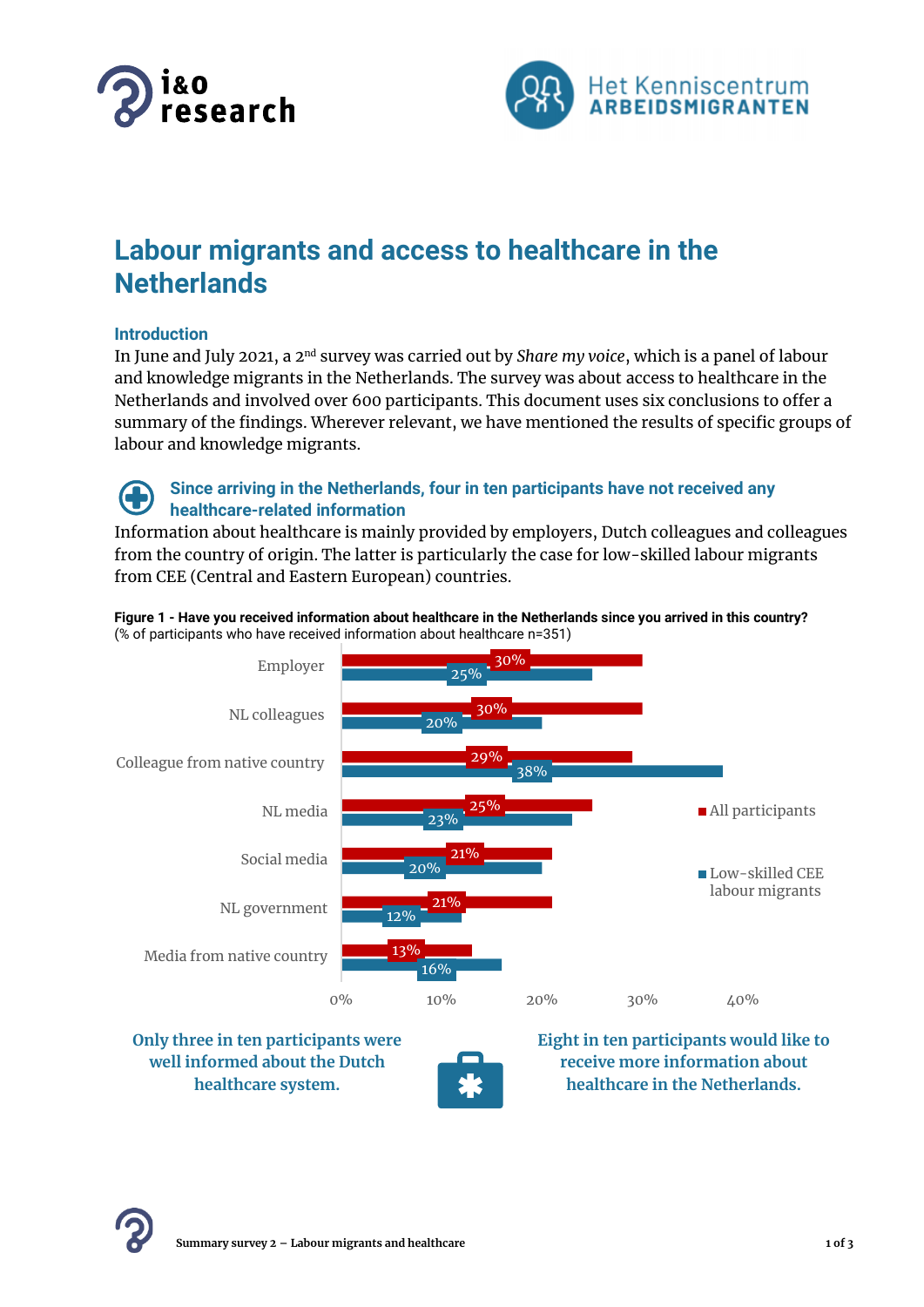



## **Participants have little faith in Dutch healthcare providers**

A third of all participants had faith in healthcare providers; a slightly larger number did not have faith.

### **Figure 2 – Statement: I have a lot of faith in healthcare providers in the Netherlands**



#### **A third of all participants said their health had worsened since arriving in the Netherlands, CM while 15 percent said their health had improved**

Three-quarters of all participants said that their health is generally 'good' to 'very good'. The health of labour migrants is worse than that of the Dutch workforce, where 83 percent said they are in (very) good health (source: National Survey of Working Conditions (NEA)). The health of temporary workers, in particular, has worsened since they arrived in the Netherlands (49% worsened).

### **Figure 3 - How would you generally describe your health? (left) and Has your health improved, deteriorated or remained the same since you arrived in the Netherlands? (right)**



## **A third of all participants experienced COVID-19 symptoms; 81 percent of them took a test.**

88 percent of participants were given the opportunity to be vaccinated by the Dutch government.